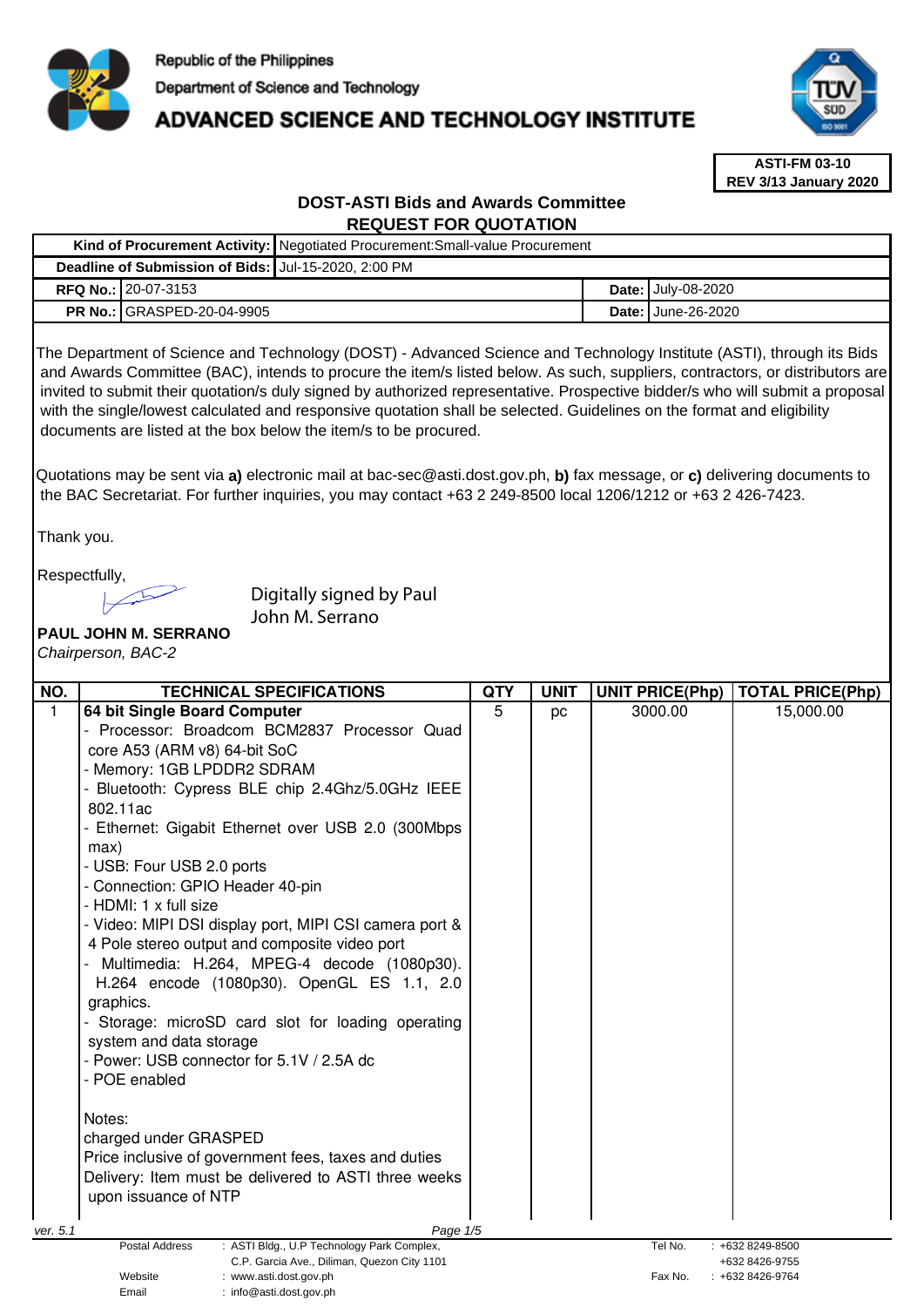|                | Warranty: at least one year                                                                                                                                                                                                                                                                                                                                                                                                                                                                                                                                                                                                                                                                                                                                                                                                                                                                                                                                                                                                                                                                                                                                                                                                                                                                                                                                               |                |    |         |           |
|----------------|---------------------------------------------------------------------------------------------------------------------------------------------------------------------------------------------------------------------------------------------------------------------------------------------------------------------------------------------------------------------------------------------------------------------------------------------------------------------------------------------------------------------------------------------------------------------------------------------------------------------------------------------------------------------------------------------------------------------------------------------------------------------------------------------------------------------------------------------------------------------------------------------------------------------------------------------------------------------------------------------------------------------------------------------------------------------------------------------------------------------------------------------------------------------------------------------------------------------------------------------------------------------------------------------------------------------------------------------------------------------------|----------------|----|---------|-----------|
| $\overline{2}$ | <b>Lead Acid Battery</b><br>- Valve regulated Lead-Acid Battery (Heavy Duty)<br>- Voltage: 12 V<br>- Capacity: 17Ah<br>- Dimension: 180x77x168(LxWxH)<br>- Excellent cycling capability<br>- Very high enery density<br>- High rate discharge capability<br>- Lowest self discharge rate<br>Approved<br>for<br>shipping<br>non-hazardous,<br>as<br>non-spillable<br>- Operates in any position<br>- Low internal resistance<br>- With at least 6 months warranty<br>- VOItage must be atleast 12.5V upon delivery<br>Manufacturer of the battery must have the ISO<br>YYS16949 Calibration<br>Notes:<br>charged under GRASPED<br>Price inclusive of government fees, taxes and duties<br>Delivery: Item must be delivered to ASTI three weeks                                                                                                                                                                                                                                                                                                                                                                                                                                                                                                                                                                                                                             | $\overline{c}$ | pc | 4500.00 | 9,000.00  |
|                | upon issuance of NTP<br>Warranty: at least one year                                                                                                                                                                                                                                                                                                                                                                                                                                                                                                                                                                                                                                                                                                                                                                                                                                                                                                                                                                                                                                                                                                                                                                                                                                                                                                                       |                |    |         |           |
| 3              | 4G / GSM / GNSS Hat for Raspberry Pi<br>Standard Raspberry Pi 40PIN GPIO extension<br>header, supports Raspberry Pi series boards, Jetson<br>Nano<br>- Supports dial-up, telephone call, SMS, mail, TCP,<br>UDP, DTMF, HTTP, FTP, etc.<br>- Supports GPS, BeiDou, Glonass, LBS base station<br>positioning<br>Onboard USB interface, to test AT Commands, get<br>GPS positioning data, and so on<br>- Onboard CP2102 USB to UART converter, for serial<br>debugging<br>Breakout UART control pins, to connect with host<br>boards like Arduino/STM32<br>- SIM card slot, supports 1.8V/3V SIM card<br>TF card slot for storing data like files, messages, etc.<br>- Onboard audio jack and audio decoder for making<br>telephone call<br>- 2x LED indicators, easy to monitor the working status<br>- Onboard voltage translator, operating voltage can be<br>configured to 3.3V or 5V via jumper<br>- Baudrate: 300bps ~ 4Mbps (default: 115200bps)<br>- Autobauding baudrate: 9600bps ~ 115200bps<br>- Control via AT commands (3GPP TS 27.007, 27.005,<br>and V.25TER command set)<br>- Supports SIM application toolkit: SAT Class 3, GSM<br>11.14 Release 99, USAT<br>Comes with development resources and manual<br>Raspberry<br>Pi/Jetson<br>(examples<br>for<br>Nano/Arduino/STM32)<br>- LTE Frequency Bands supported:<br>LTE-TDD B34/B38/B39/B40/B41<br>LTE-FDD | 5              | pc | 6200.00 | 31,000.00 |
| ver. 5.1       | Page 2/5                                                                                                                                                                                                                                                                                                                                                                                                                                                                                                                                                                                                                                                                                                                                                                                                                                                                                                                                                                                                                                                                                                                                                                                                                                                                                                                                                                  |                |    |         |           |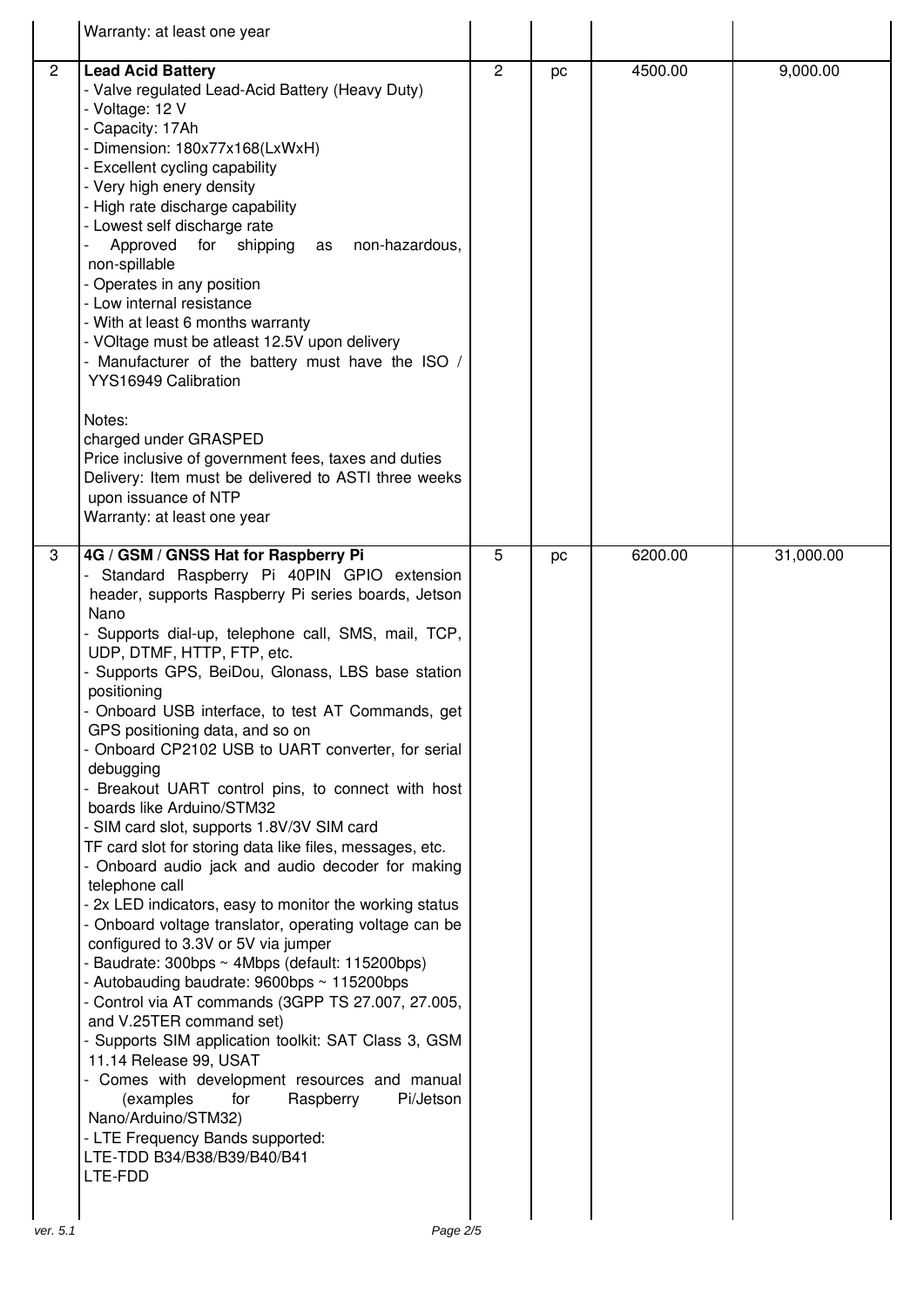|   | Notes:<br>charged under GRASPED<br>Price inclusive of government fees, taxes and duties<br>Delivery: Item must be delivered to ASTI three weeks<br>upon issuance of NTP<br>Warranty: at least one year                                                                                                                                                                                                                                                                                                                                                                                                                                                                                                                                                                                                                                                                                                                                                                                                                                                                                                                                                   |              |      |          |           |
|---|----------------------------------------------------------------------------------------------------------------------------------------------------------------------------------------------------------------------------------------------------------------------------------------------------------------------------------------------------------------------------------------------------------------------------------------------------------------------------------------------------------------------------------------------------------------------------------------------------------------------------------------------------------------------------------------------------------------------------------------------------------------------------------------------------------------------------------------------------------------------------------------------------------------------------------------------------------------------------------------------------------------------------------------------------------------------------------------------------------------------------------------------------------|--------------|------|----------|-----------|
| 4 | Action HD Camera with water proof case<br>- Image Stabilization: Electronic Image Stabilization<br>- Maximum Aperture:F2.8<br>- Touch Screen: Yes<br>- Effective MegaPixel: About 12MP<br>- NightShot Function: Yes<br>- Image Sensor: SONY IMX377 (1/2.3" 12 MP)<br>- Main Processor (Maximum HD Support): Ambarella<br>A9 (4K/30FPS)<br>- Remote Control Support: Yes<br>- Sensor Size (inches): 1/2.3 inches<br>- Wideangle: 155°<br>- Volume: 65 x 42 x 21 mm<br>- Memory Card Type: MicroSD / TF<br>- LCD Screen: 2.19", 640*360 resolution touch screen,<br>330PPI<br>- Lens: Lens F2.8 aperture / 155 Degree wide-angle<br>- Video Format: H.264 codec, mp4 file format<br>- Waterproof Case: Up to 40M<br>- Bluetooth: Built-in 4.0BLE & 2.0 Dual<br>- Image Sensor: SONY IMX377, 1/2.3", 12 megapixels<br><b>CMOS</b><br>Wi-Fi:Broadcom BCM43340 Dual-band<br>5GHz<br>/2.4GHz<br>- Audio:360 degree omni-directional dual microphones<br>Notes:<br>charged under GRASPED<br>Price inclusive of government fees, taxes and duties<br>Delivery: Item must be delivered to ASTI three weeks<br>upon issuance of NTP<br>Warranty: at least one year | $\mathbf{1}$ | unit | 14000.00 | 14,000.00 |
| 5 | 32 Gb SD Card<br>- Memory Capacity: 32GB<br>- Type: MicrocSDHC Memory Card<br>- Class: Class 10<br>- Transfer Rate: upto 80MB/s<br>- Waterproof and Shockproof<br>- Compatible with Smartphones and Cameras<br>- OS Compatibility: Windows 2000 or later, Mac OS<br>10.4 or later<br>Notes:<br>charged under GRASPED<br>Price inclusive of government fees, taxes and duties<br>Delivery: Item must be delivered to ASTI three weeks<br>upon issuance of NTP<br>Warranty: at least one year                                                                                                                                                                                                                                                                                                                                                                                                                                                                                                                                                                                                                                                              | 5            | pc   | 400.00   | 2,000.00  |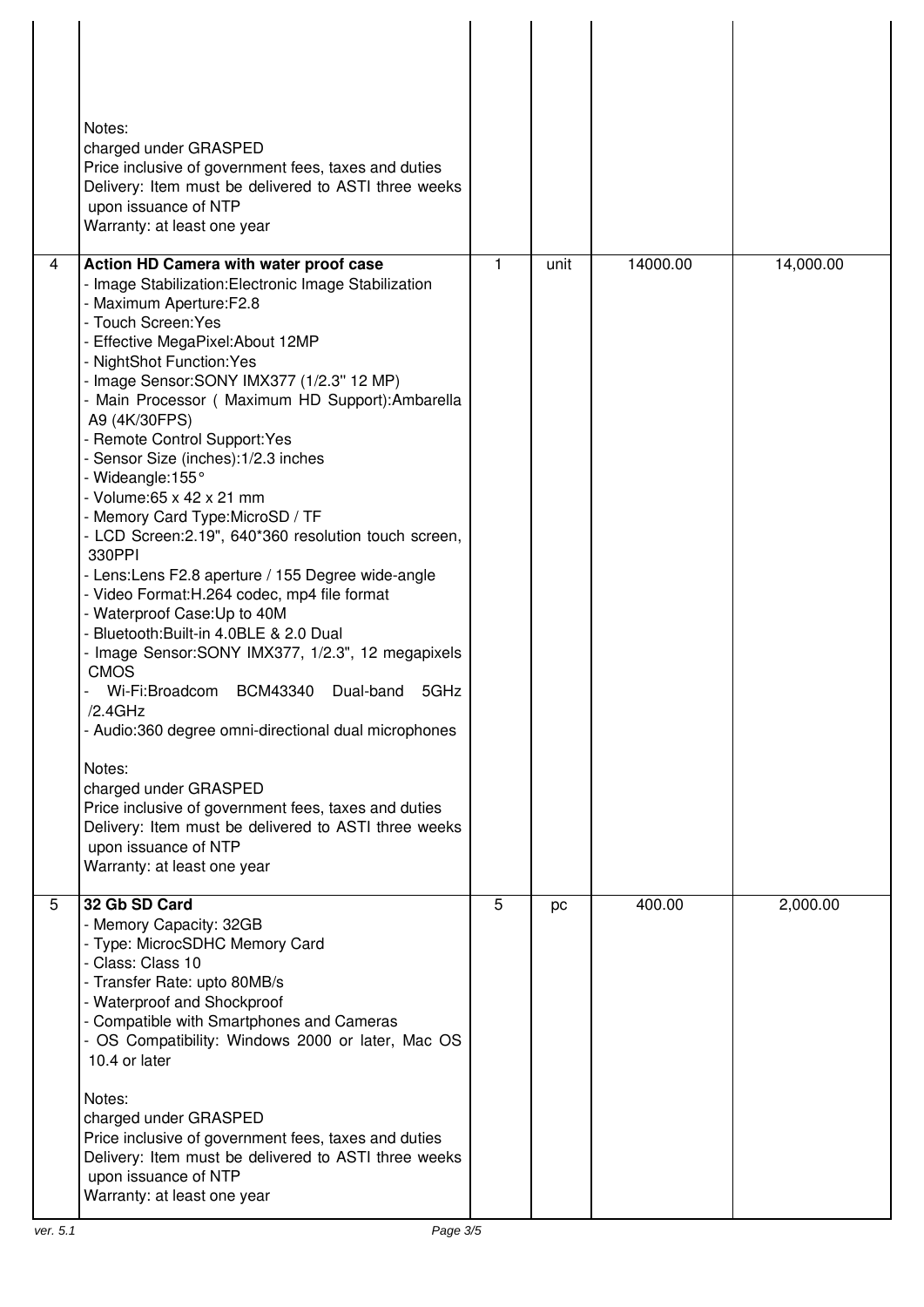| 6<br>Micro USB data cable                                         | 6 |    | 400.00 | 2,400.00 |  |  |
|-------------------------------------------------------------------|---|----|--------|----------|--|--|
|                                                                   |   | рc |        |          |  |  |
| - High-tensile Micro USBcable with Aluminum shell and             |   |    |        |          |  |  |
| Tangle nylon braided jacket                                       |   |    |        |          |  |  |
| - Charging data cable is made of nylon weaving                    |   |    |        |          |  |  |
| - Compatible with most Android phone and tablet with              |   |    |        |          |  |  |
| Micro USB port                                                    |   |    |        |          |  |  |
| - Fast charging <sup>[2]</sup> High-quality Copper Wire and Nylon |   |    |        |          |  |  |
| Braided with reduced charging cable resistance                    |   |    |        |          |  |  |
| Bold tinned copper wire fast charging <sup>[2]</sup> 2.4A super   |   |    |        |          |  |  |
| quickly Charging speed.                                           |   |    |        |          |  |  |
| Ensures your devices syncs and<br>charge                          |   |    |        |          |  |  |
| simultaneously with up to 480 mb/s transferring speed.            |   |    |        |          |  |  |
|                                                                   |   |    |        |          |  |  |
| - Port SIZE:8.4 mm (0.33 in) by 2.6 mm (0.10 in).                 |   |    |        |          |  |  |
| - Length:0.3m                                                     |   |    |        |          |  |  |
|                                                                   |   |    |        |          |  |  |
| Notes:                                                            |   |    |        |          |  |  |
| charged under GRASPED                                             |   |    |        |          |  |  |
| Price inclusive of government fees, taxes and duties              |   |    |        |          |  |  |
| Delivery: Item must be delivered to ASTI three weeks              |   |    |        |          |  |  |
| upon issuance of NTP                                              |   |    |        |          |  |  |
| Warranty: at least one year                                       |   |    |        |          |  |  |
|                                                                   |   |    |        |          |  |  |
| TOTAL APPROVED BUDGET FOR THE CONTRACT:<br>Php 73,400.00          |   |    |        |          |  |  |

#### **GUIDELINES**

#### **A. Submission of Quotations**

- 1. Quotation/s shall include the Request for Quotation and/or the Purchase Request Number as state above;
- 2. Pictures or brand/model names or numbers, if applicable, should be specified in the quotation/s; and
- 3. Quotation/s must be signed by the company's duly authorized representative.

#### **B. Eligibiliy Requirements**

Pursuant to Annex "H" or Consolidated Guidelines for the Alternative Methods of Procurement of the 2016 Implementing Rules and Regulations (IRR) of Republic Act (RA) No. 9184, as amended by Government Procurement Policy Board Resolution No. 21-2017 dated 30 May 2017, the following documents shall be submitted except for Repeat Order, Shopping under Section 52.1(a), and Negotiated Procurement under Sections 53.1 (Two-Failed Biddings), and 53.5 (Agency-to-Agency):

#### **For Procurement of Goods**

- 1. Upon submission of quotation
	- PhilGEPS Platinum Membership Certificate including Annex "A". If not available, the following alternate documents may be submitted:
		- PhilGEPS Registration Number
		- Mavor's Permit
			- For individuals/professionals engaged under Section 53.6, 53.7 and 53.9 of the 2016 IRR of RA No. 9184, only the Bureau of Internal Revenue (BIR) Certificate of Registration shall be submitted in lieu of the Mayor's Permit.
- 2. Upon issuance of Notice of Award (NOA)
	- ✓ Omnibus Sworn Statement
		- Applicable only for bidders who have submitted their quotation on item/s with a total Approved Budget for the Contract (ABC) of above Php50,000.00.
	- Income/Business Tax Return
		- Applicable only for: **a)** bidders who have submitted their quotation on item/s with a total ABC of above Php500,000.00; and **b)** bidders for Lease of Real Property and Venue (except for government agencies as lessors).